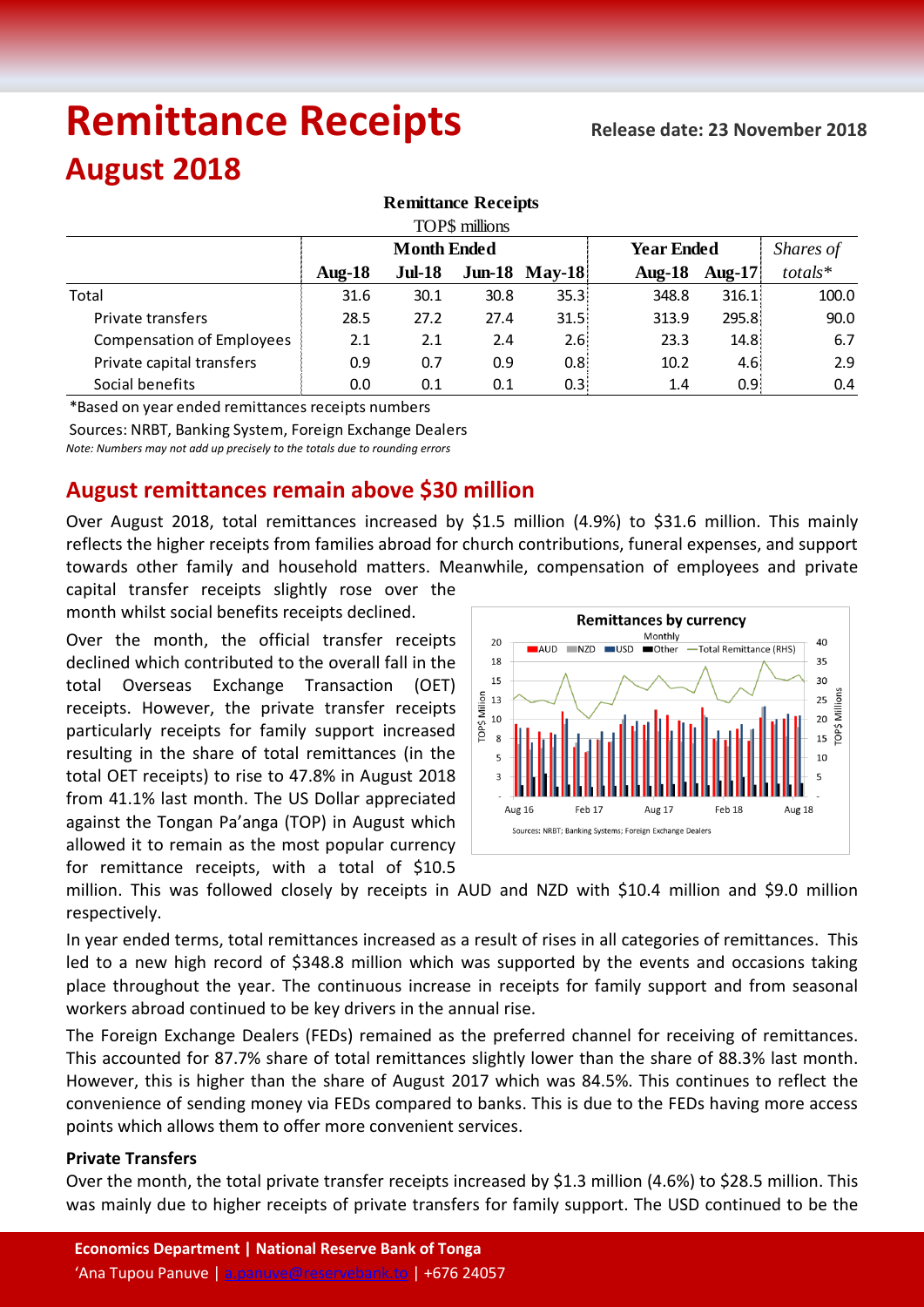most favourable currency used for private transfer receipts recording a total of \$9.8 million in August 2018. The receipts in AUD and NZD followed the same trend with a total of \$9.6 million and \$8.2 million respectively over the month. Receipts of private transfers continued to be the main purpose of remittances which accounted for 90.2% (slightly lower than 90.4% last month) of total remittance receipts. However, private transfers recorded a share of 43.1% (higher than 37.2% last month) of total OET receipts in August 2018 reflecting that private transfers increased despite the overall OET receipts declining. The total receipts of private transfers for the year ended to August 2018 rose yet again by \$18.2 million (6.1%) driven mainly by receipts for family support.

### **Employee Compensation**<sup>1</sup>

Over the month of August, the total compensation of employees receipts remained unchanged at \$2.1 million from last month. Despite the stagnant level for compensation of employees receipts over the month, receipts recorded a minimal increase of \$0.02 million (1.2%) which remains positive. However, the annual total receipts for compensation of employees continued to rise by \$8.5 million (57.2%) indicating that financial assistance from seasonal workers abroad were still being remitted to their respective local families.



### **Private capital transfers & Social benefits**

Over the month, the private capital transfer receipts increased by \$0.2 million to \$0.9 million. This resulted from a rise in receipts of private grants for investment projects (particularly for construction purposes by families). However, social benefits receipts declined slightly by \$0.1 million to \$0.04 million due to a decline in receipts of pension funds. The private capital transfer and the social benefits receipts accounts for 2.9% and 0.1% respectively of the total remittances for August 2018. Over the year, the private capital transfers rose by \$5.5 million due to receipts of project and working capital funds as well as funds for construction purposes received during the year. The receipts for social benefits rose also over the year by \$0.5 million.

### **Outlook**

 $\overline{a}$ 

Remittance receipts are projected to remain at high levels in the next few months supported by events which include family reunions, preparations for September month (Katoanga Sepitema 'a e Kakai Fefine) for the women of respective churches as well as the upcoming festive season. The Reserve Bank will continue to closely monitor the remittance receipts given it is the largest source of foreign exchange inflow for the Tongan economy.

<sup>1</sup> Employee compensation is the sum of wages and salaries from the seasonal workers abroad, Tongan residents working short term overseas, and resident employees serving foreign organizations.